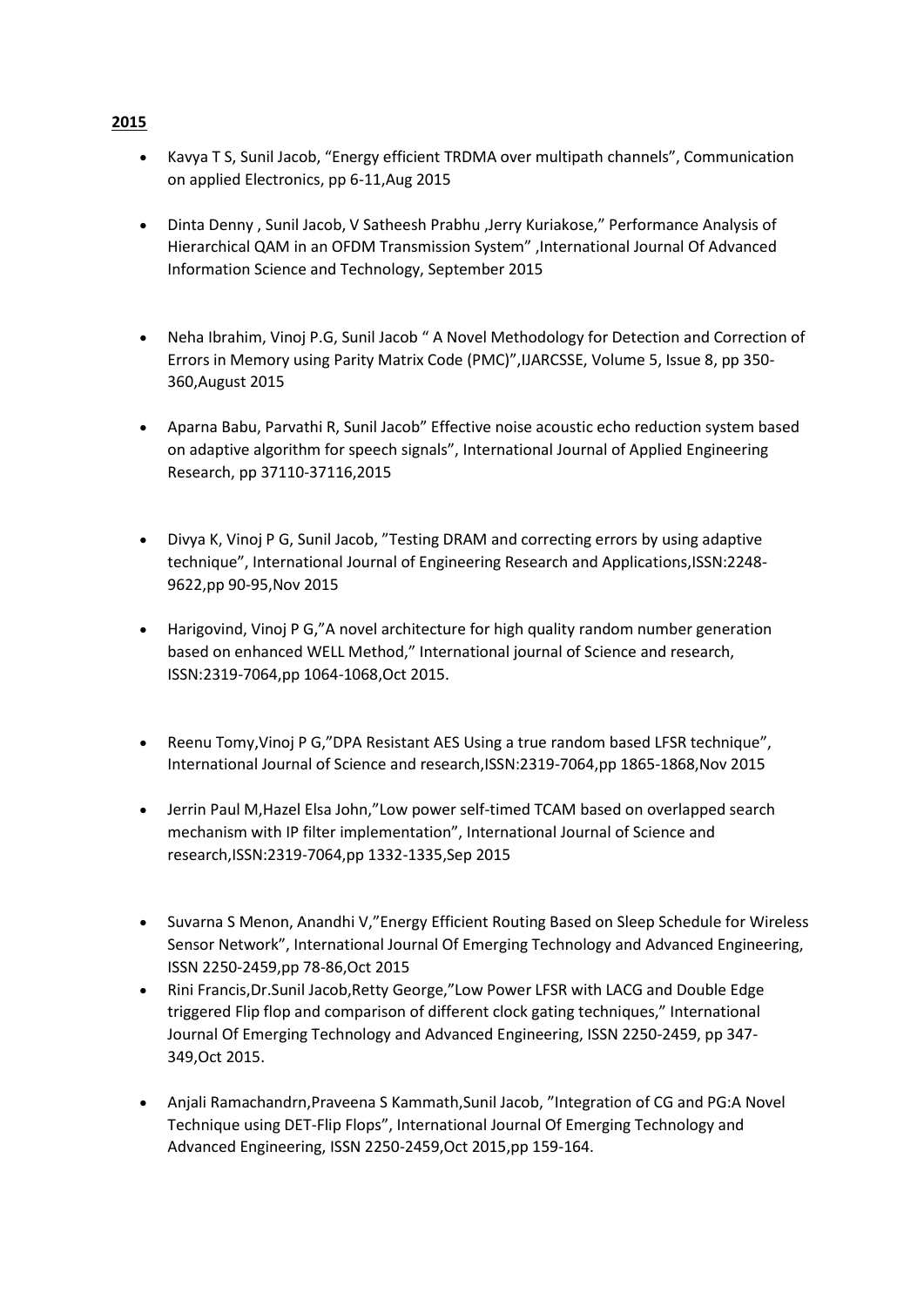- Jibi K Kurian,Praveena S Kammath, "Improved Power reduction and Aging Mitigation using gate replacement and voltage scaling techniques", International journal of Science and research,ISSN:2319-7064,pp 1118-1124,Oct 2015.
- Cini George,Vrinda V Gopal T," Multiple Error Recovery in FIR filter using Reduced-Precision Redundancy(RPR)", International journal of Science and research,ISSN:2319-7064,pp 92- 96,Nov 2015.
- Lisha Shoby,Deepa B,Sunil Jacob,"Low power critical path redesigned ECRL Pipeline implementation", International Journal of Advances in Engineering & Technology, Vol 8,Issue 5,Oct 2015,pp 7828-835.
- Elizabeth Joseph Mattam, Deepa Balakrishnan,"Area Optimized Double Precision IEEE Floating Point Adder", International journal of Science and research,ISSN:2319-7064,Sep 2015,pp 344-347
- Neethu Anna Sabu, Sreeja K A,"A low power highly applicable approach for caches based on STT-RAM technology", International journal of Science and research,ISSN:2319-7064,Sep 2015,pp 1325-1327
- Krishnapriya Vinod M, Anandhi V. , "Optimal Design and Implementation of Reversible Random Access Memory", International Journal of Science and Research (ISSR), Volume 4 Issue 10, October 2015
- Suvarna S Menon, Anandhi V, "Energy Efficient Routing Based on Sleep Schedule for Wireless Sensor Networks", International Journal of Emerging Technology & Advanced Engineering, Volume 5, Issue 10, October 2015

## **2014**

- Amrutha A,Sunil Jacob,Vrinda V Gopal ," Implementation of Orthogonal Frequency Division Multiplexing Transceiver on FPGA", International Journal of VLSI and Embedded System, pp 1341-1345,Nov 2014
- Diljith Murali, Sunil Jacob, K Padmakumar," Floating Point Addition Using Low Power CSA", International Journal of VLSI and Embedded System,pp 1377-1383,Nov 2014
- Akhil A,Sunil Jacob." Design Of 9 Bit SAR ADC Using High Speed and High Resolution Open Loop CMOS Comparator in 180nm Technology with R-2R DAC Topology", International Journal of VLSI and Embedded System,pp 1391-1396, May2015